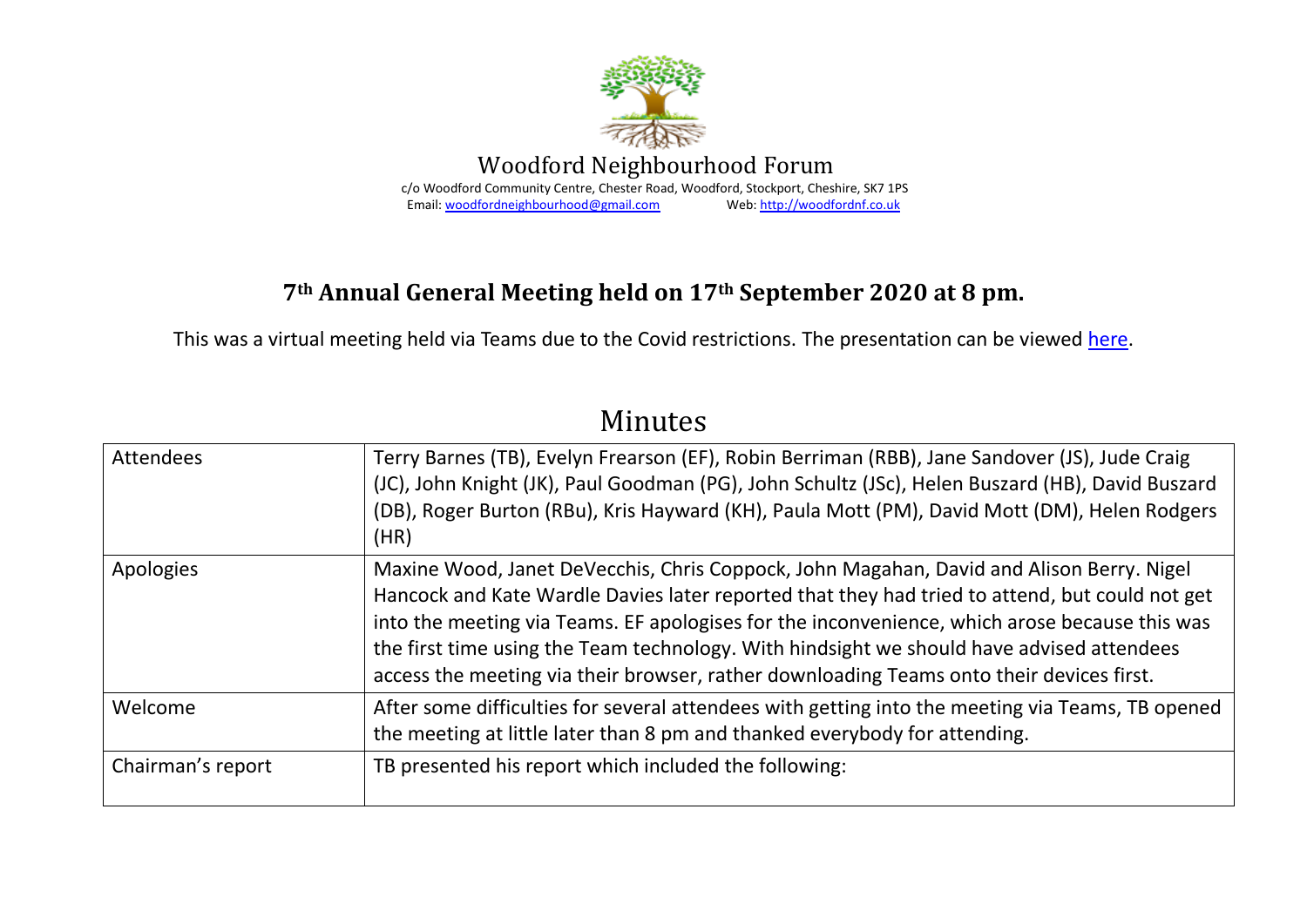| • At last year's AGM we were celebrating a successful referendum and the Woodford<br>Neighbourhood Plan becoming part of the Stockport Development Plan.<br>Our activities this year have been focussed on commenting on planning applications in<br>the neighbourhood area and promoting implementation of the aspirations, including<br>walking, cycling and community integration.                                                                                                                                                   |
|-----------------------------------------------------------------------------------------------------------------------------------------------------------------------------------------------------------------------------------------------------------------------------------------------------------------------------------------------------------------------------------------------------------------------------------------------------------------------------------------------------------------------------------------|
| The forum committee and the community council committee are working together on<br>promoting the aspirations.                                                                                                                                                                                                                                                                                                                                                                                                                           |
| We have been consulted on 41 planning applications and commented on 21 of these.<br>Some we supported and for others we made suggestions or raised objections.<br>The website has been updated and the style refreshed.                                                                                                                                                                                                                                                                                                                 |
| The website includes a table of planning applications that we have been consulted on. It<br>includes links to the SMBC website, our responses and a search facility to enable you to<br>search for a keyword.                                                                                                                                                                                                                                                                                                                           |
| We have prepared a Monitoring Report, which assesses the effectiveness of the<br>neighbourhood plan policies when used by Stockport Council in making decisions on<br>planning applications. It also looks at our progress in promoting the aspirations. The<br>report has been sent to council planning officer, local councillors, our MP and circulated<br>to members. We will give you a brief summary after the formal part of the AGM.<br>We are keeping up to date with local plans around our area, including GMSF and progress |
| in Cheshire East.                                                                                                                                                                                                                                                                                                                                                                                                                                                                                                                       |
| We are also keeping a watchful eye on current and proposed changes to Government<br>planning regulations.                                                                                                                                                                                                                                                                                                                                                                                                                               |
| The Government is consulting on these proposed changes during October. It will be<br>important people and organisations such as ours to respond to express their views.                                                                                                                                                                                                                                                                                                                                                                 |
| TB thanked EF and other members of the team for their work for the committee.                                                                                                                                                                                                                                                                                                                                                                                                                                                           |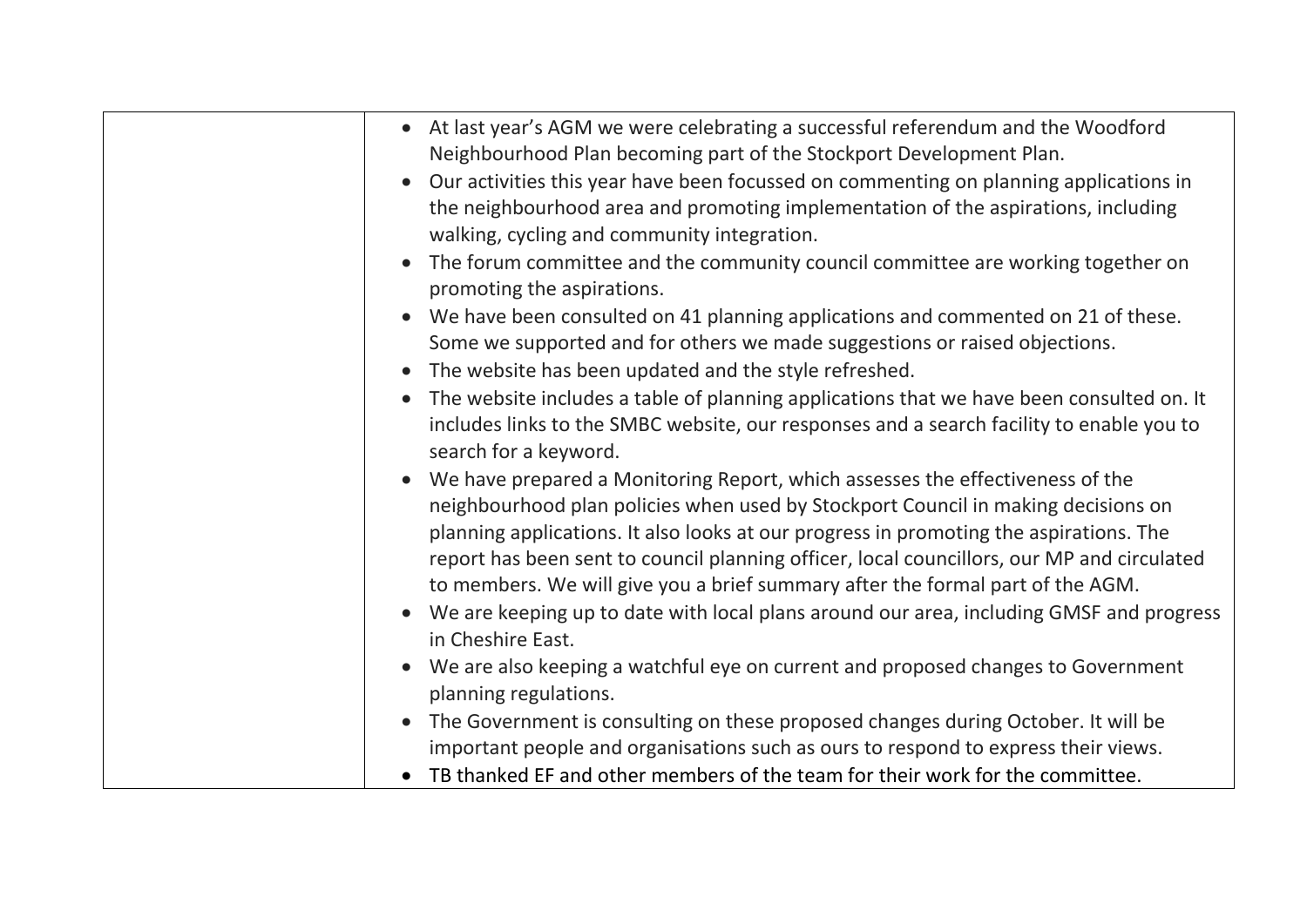| Approval of minutes of                                | The minutes had been circulated to members prior to the meeting.                                                                                                                                                                                   |
|-------------------------------------------------------|----------------------------------------------------------------------------------------------------------------------------------------------------------------------------------------------------------------------------------------------------|
| 2019 AGM                                              | Approval of the minutes was proposed by JS and seconded by Rbu.                                                                                                                                                                                    |
| Treasurer's report                                    | The accounts had been circulated to members prior to the meeting and were shown on screen<br>(see slide 8 in the presentation). RBB explained that:                                                                                                |
|                                                       | Expenditure around the referendum included printing, banners and refreshments, which<br>came to £488.                                                                                                                                              |
|                                                       | There were refreshments at the AGM last year.                                                                                                                                                                                                      |
|                                                       | There was a renewal fee of £18 for the website, which JC kindly maintains.                                                                                                                                                                         |
|                                                       | Total expenditure for the year was £546, leaving a balance of £914.<br>$\bullet$                                                                                                                                                                   |
|                                                       | JSc expressed his appreciation for the links on the WNF website to the planning applications on<br>the SMBC website, which make them much easier to track. It was noted that JC had set that up<br>and she was thanked by JSc and other attendees. |
|                                                       | Approval of the accounts was proposed by HB and seconded by JSc.                                                                                                                                                                                   |
| Election of members of<br><b>Management Committee</b> | TB explained that there were no proposed changes in the management committee and the list<br>had been circulated.                                                                                                                                  |
|                                                       | EF confirmed that no members were standing down and there were eight vacant spaces if<br>anyone wanted to join. There were no volunteers. Therefore the management committee will<br>continue to be:                                               |
|                                                       | <b>Terry Barnes</b><br>Chair<br>Evelyn Frearson<br>Hon Sec<br>Robin Berriman<br>Treasurer<br>David Buszard                                                                                                                                         |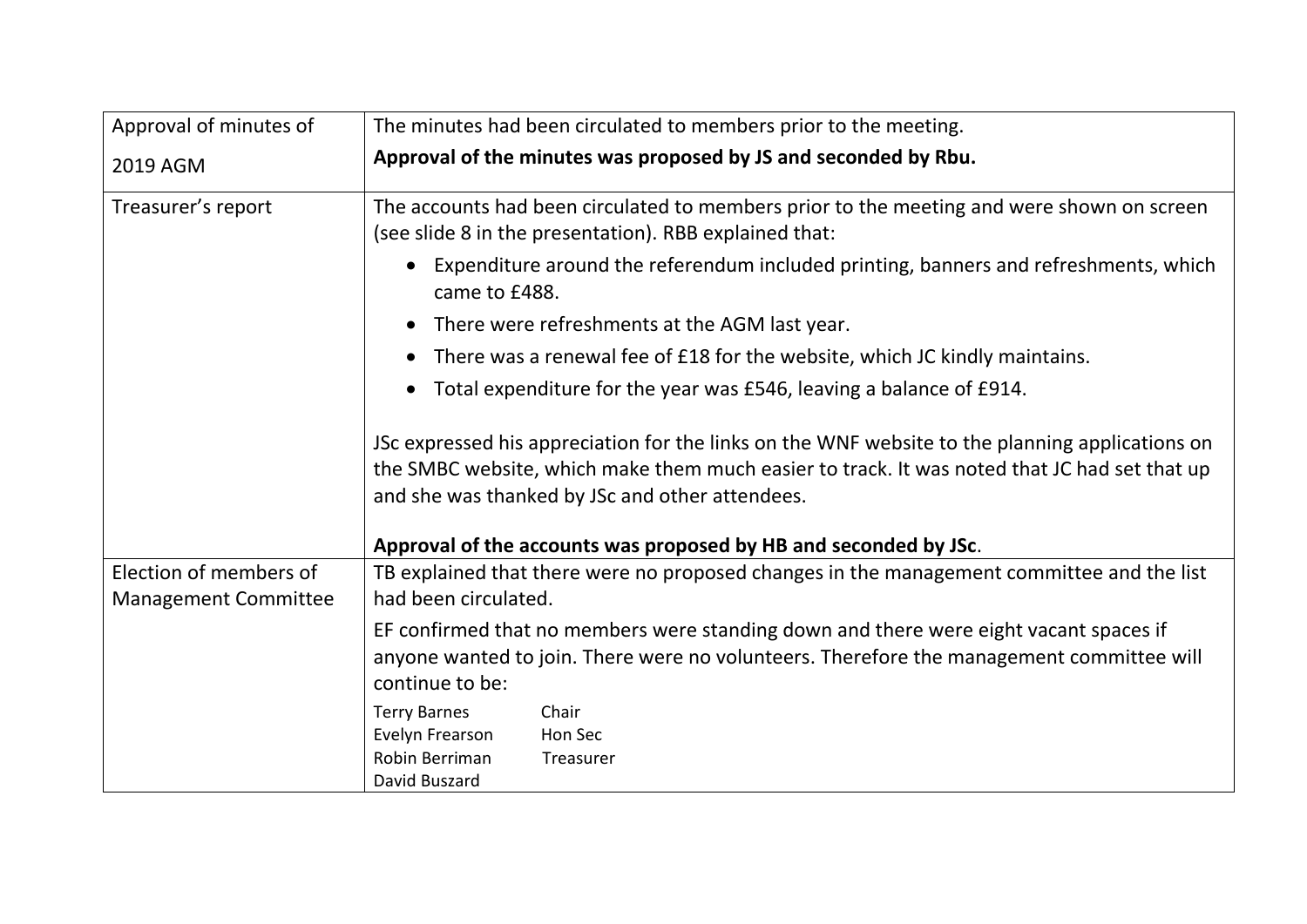|                              | Roger Burton                                                                                                                                                                                                                       |
|------------------------------|------------------------------------------------------------------------------------------------------------------------------------------------------------------------------------------------------------------------------------|
|                              | Jane Sandover                                                                                                                                                                                                                      |
|                              | Jude Craig                                                                                                                                                                                                                         |
|                              | Janet De Vecchis                                                                                                                                                                                                                   |
|                              | Zoe Jones                                                                                                                                                                                                                          |
|                              | Maxine Wood<br>Co-opted former resident                                                                                                                                                                                            |
|                              | John Knight<br>Co-opted Expert                                                                                                                                                                                                     |
|                              | Paul Goodman<br>Co-opted Expert                                                                                                                                                                                                    |
|                              | Paul Rodman<br>Corresponding                                                                                                                                                                                                       |
|                              | Chris Coppock<br>Corresponding                                                                                                                                                                                                     |
|                              | Corresponding<br>Doreen Neil                                                                                                                                                                                                       |
|                              | Approval of the committee was proposed by JSc and seconded by RBB.                                                                                                                                                                 |
| Close of AGM                 | TB closed the meeting and thanked the 15 attendees for joining in, which meant we had a                                                                                                                                            |
|                              |                                                                                                                                                                                                                                    |
|                              | quorum.                                                                                                                                                                                                                            |
| <b>WNF Monitoring Report</b> | EF presented this item.                                                                                                                                                                                                            |
|                              | Locality* recommend that a monitoring report is prepared. The Local Authority does it<br>normally, but the forum can do it. We decided to prepare one as it was our first year. It is<br>based on guidelines produced by Locality. |
|                              | Purpose of monitoring: To check that the NP is still relevant, still in line with local and<br>national policies and whether it is effective and achieves the vision and objectives.                                               |
|                              | Implementation of WNP policies: WNP had been part of the Stockport Plan since the                                                                                                                                                  |
|                              | referendum last. Criteria in NP now have to be used in assessing Planning Applications.                                                                                                                                            |
|                              | Awareness of WNP: not all applicants seem to be aware of WNP. Need to think how to                                                                                                                                                 |
|                              | change that. It is on SMBC and WNF websites.                                                                                                                                                                                       |
|                              | Use of WNP in determination of planning applications: It is clear that Stockport Council                                                                                                                                           |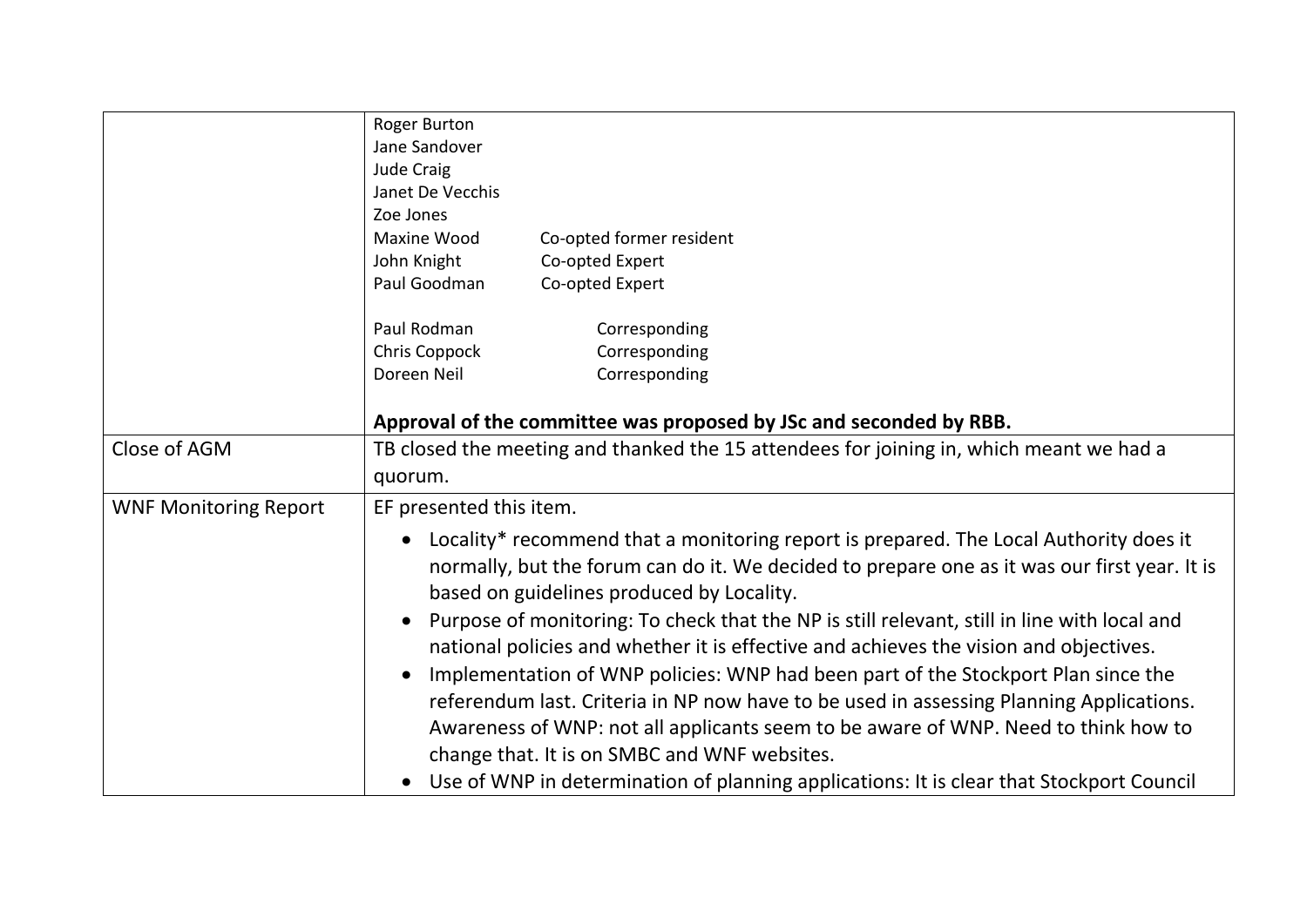| are doing that.                                                                                                                                                                                                                                                                                                                                                                                                                                                                                                                                                                                                                                      |
|------------------------------------------------------------------------------------------------------------------------------------------------------------------------------------------------------------------------------------------------------------------------------------------------------------------------------------------------------------------------------------------------------------------------------------------------------------------------------------------------------------------------------------------------------------------------------------------------------------------------------------------------------|
| Table of PAs on WNF website: As mentioned earlier, this was JC's inspiration                                                                                                                                                                                                                                                                                                                                                                                                                                                                                                                                                                         |
| Effectiveness of WNP policies: Most frequently used policies are DEV4 on design, DEV3 on<br>extensions. Many PAs are for extensions which are not contentious and we don't<br>comment. ENV3 on natural features, ENV4 on biodiversity are used. DEV1 on infill and<br>DEV2 on replacement buildings used a couple of times. EMP2, COM1 and COM2<br>mentioned once.                                                                                                                                                                                                                                                                                   |
| There had been 41 PAs and we commented on 21 of them. Out of these the council had<br>so far permitted 19 and refused 3. Mostly WNF and SMBC had arrived at the same<br>conclusions. There were just two where we differed                                                                                                                                                                                                                                                                                                                                                                                                                           |
| One of the PAs which was refused, namely the Bridle road infill application, was<br>subsequently allowed at appeal, which was caused frustration for council officers, forum<br>members and residents. Legal advice to the Council was that a challenge to the appeal<br>result in court would be unlikely to succeed. JSc noted the intense frustration among<br>neighbouring residents, concerns about precedent and further development on Bridle<br>Road. EF reported that the council officers set up a virtual meeting via Teams with<br>members of the committee and it was clear that they were as frustrated by the decision<br>as we were. |
| WNF comments appeared to have influenced two applications, which were amended to<br>become more suitable.                                                                                                                                                                                                                                                                                                                                                                                                                                                                                                                                            |
| Implementation of Aspirations: Improving facilities for walking, cycling and integration.<br>WNF is now working in harmony with WCC on this. Newsletter now includes footpaths<br>and history of Woodford. Looking into Stockport Local fund to aid integration. One idea is<br>a fair at the community centre for local organisation, which was raised many years ago by<br>a WI rep at the Centre and more recently by Rev David Russell in WCC. Brian Bagnall had                                                                                                                                                                                 |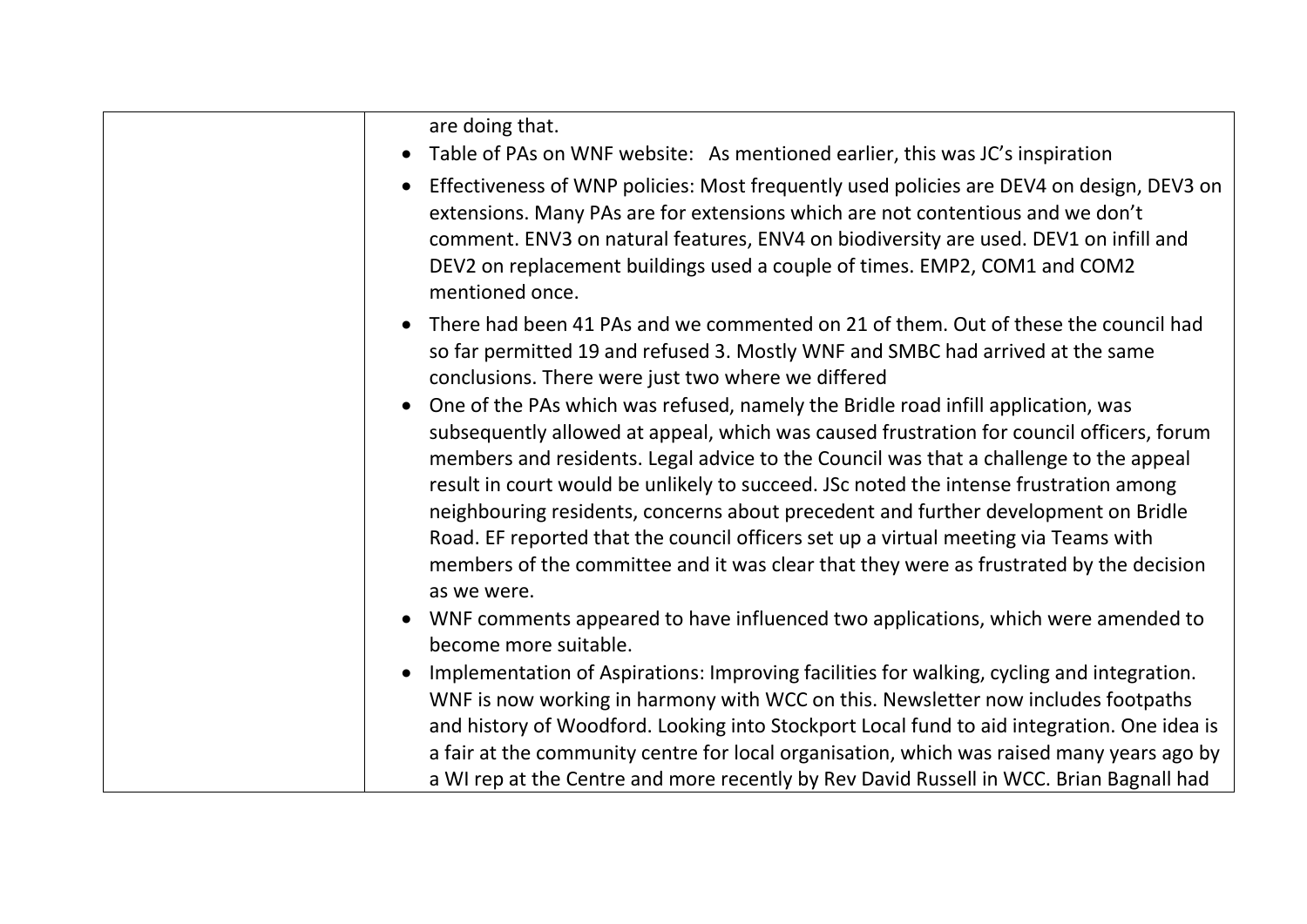|                    | suggested liaising with folk in Bramhall.                                                                                                                                         |
|--------------------|-----------------------------------------------------------------------------------------------------------------------------------------------------------------------------------|
|                    | Relevance of WNP and Village Aspirations: Yes, they are                                                                                                                           |
|                    | Future Tasks: Carry on as above.                                                                                                                                                  |
|                    | Appendices in report:                                                                                                                                                             |
|                    | One shows council officers reports on PAs which are very informative but it is a lot of<br>work to collate and include them. JS noted the removal of permitted development rights |
|                    | Another shows details of use of WNP Policies in assessing planning applications                                                                                                   |
|                    | JSch commented that the footpath descriptions were very useful.                                                                                                                   |
|                    | EF reported that someone from the Footpaths Association had responded to a newsletter saying<br>that we could let him know if any paths were blocked.                             |
| <b>GMSF update</b> | EF presented this section.                                                                                                                                                        |
|                    | The Greater Manchester Spatial Framework is back.<br>$\bullet$                                                                                                                    |
|                    | Timeline agreed at AGMA meeting 9 September 2020. All agree it is very optimistic                                                                                                 |
|                    | Local Authority Approval then needed. In week commencing 12 October, AGMA will<br>meet. All council leaders will need to recommend GMSF to the 10 LAs                             |
|                    | The all 10 LA's cabinet and full council meetings will consider GMSF during October and<br>November.                                                                              |
|                    | Question mark over Stockport because Lib Dems are putting forward a motion to not<br>approve it.                                                                                  |
|                    | If all 10 say yes, the consultation begins early November 2020 for 8 weeks.                                                                                                       |
|                    | The evidence base for the plan will be published around four weeks ahead of the formal                                                                                            |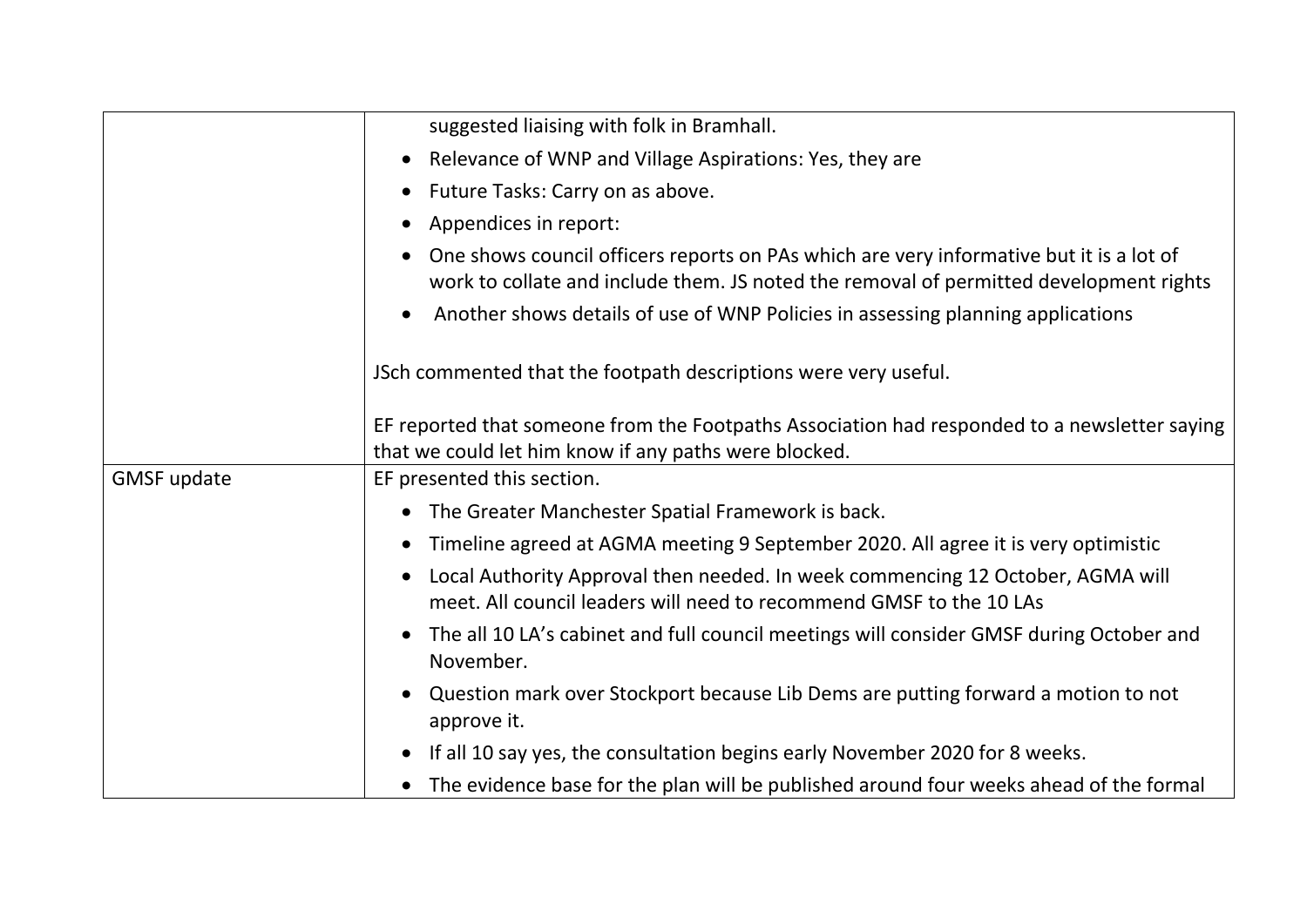|                                    | consultation period, effectively giving 12 week consultation                                                                                                                                                                                                                                                                                                                                                                                                                                                                                  |
|------------------------------------|-----------------------------------------------------------------------------------------------------------------------------------------------------------------------------------------------------------------------------------------------------------------------------------------------------------------------------------------------------------------------------------------------------------------------------------------------------------------------------------------------------------------------------------------------|
|                                    | Submission to Secretary of State expected in June 2021 together with all the<br>representations.                                                                                                                                                                                                                                                                                                                                                                                                                                              |
|                                    | Examination will be a panel of Inspectors.                                                                                                                                                                                                                                                                                                                                                                                                                                                                                                    |
|                                    | Responses need to address whether the plan is sound.                                                                                                                                                                                                                                                                                                                                                                                                                                                                                          |
|                                    | According to timetable adoption expected 2022.                                                                                                                                                                                                                                                                                                                                                                                                                                                                                                |
|                                    | PG commented that it still is not clear whether GMSF will have individual sites in it. Some<br>Conservative MPs were not happy and there had been a debate in Westminster. Ministers<br>distancing themselves. The GM Mayor will no longer have the final say. Now the LAs will have<br>the final say. Each LA should be looking at quantity of land available. Brownfield first is now back<br>on the agenda. The timetable is not achievable. Could be 2024 for adoption. Examination during<br>Covid restrictions would be very difficult. |
|                                    | JK noted that Planning Inspectorate is taking a very flexible approach to Examinations, which<br>can be partly virtual.                                                                                                                                                                                                                                                                                                                                                                                                                       |
| Save Greater Manchester's          | EF presented this section and explained the background to SGMGB:                                                                                                                                                                                                                                                                                                                                                                                                                                                                              |
| Green Belt Group (SGMGB)<br>update | It is a collection of campaigns groups and individuals aiming to save Green Belt who<br>$\bullet$<br>found each other via Facebook in 2016/2017.                                                                                                                                                                                                                                                                                                                                                                                              |
|                                    | When revised version was published less Green Belt loss was proposed, but more<br>communities were affected, so there are now about 50 member groups from around<br>Greater Manchester, including Woodford. In the last year SGMGB had:                                                                                                                                                                                                                                                                                                       |
|                                    | Amended the Constitution to meet the more formal standing of the Association. EF<br>helped with this. Membership comprises the component groups, who can supply up to 3                                                                                                                                                                                                                                                                                                                                                                       |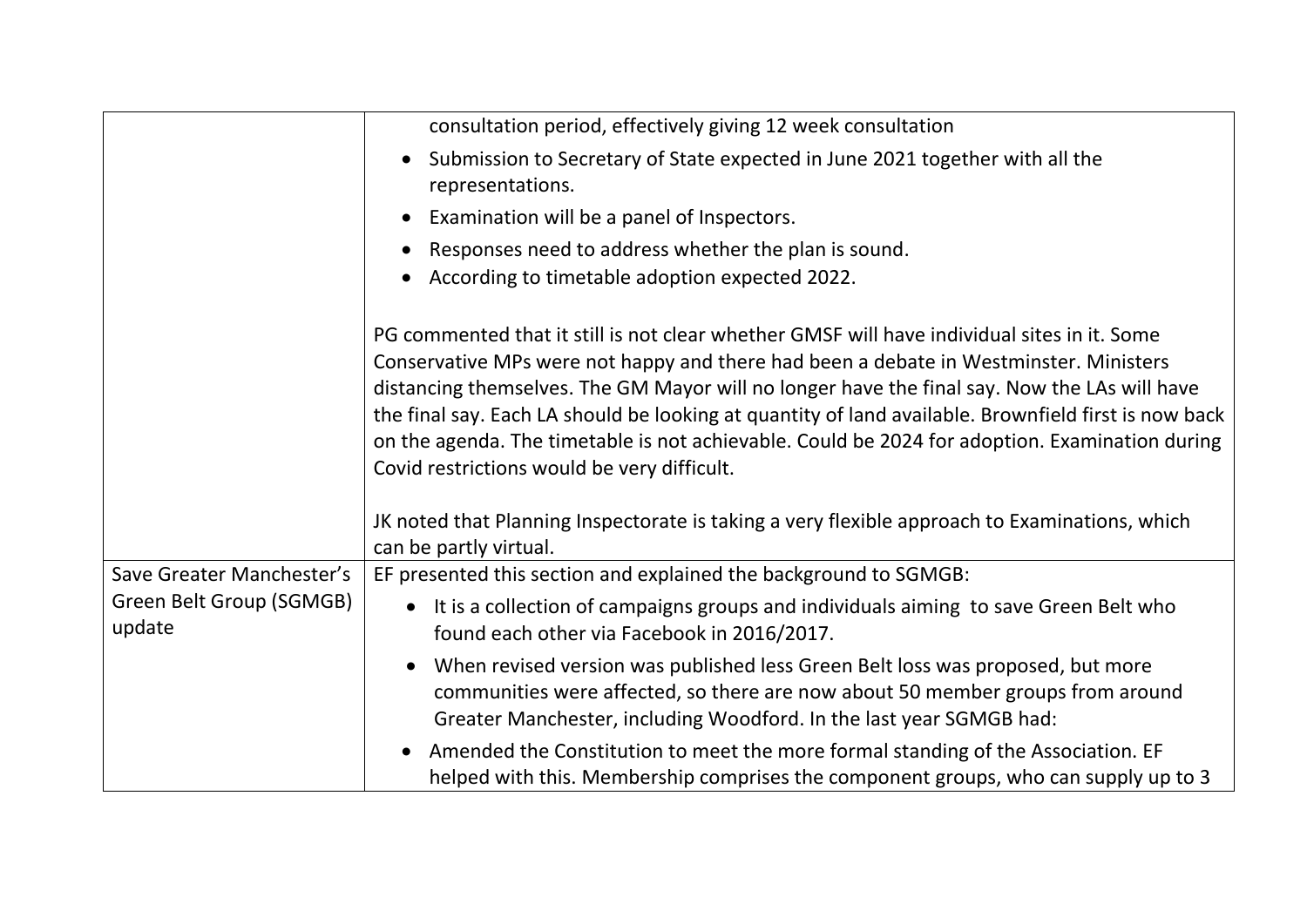| reps.                                                                                                                                                                                                |
|------------------------------------------------------------------------------------------------------------------------------------------------------------------------------------------------------|
| Become a stakeholder in the plan process.                                                                                                                                                            |
| Developed a dialogue and held meeting about consultation process with Anne Morgan,                                                                                                                   |
| who listened to feedback about the problems perceived.                                                                                                                                               |
| Held hustings for Mayoral Candidates. Some gave the impression that GMSF would be<br>revised again. There was shock when it wasn't.                                                                  |
| Assessed the impact of new housing methodology                                                                                                                                                       |
| Assessed the impact of the new planning regulations                                                                                                                                                  |
| Held meeting to ensure all members understand the way to respond effectively to the<br>formal consultation. EF gave a presentation of how to respond to an Examination.                              |
| Written to GMCA requesting 12 week consultation as previously promised                                                                                                                               |
| Lobbied local MPs to save Green Belt and avoid loss of local input in planning                                                                                                                       |
| Co-ordinated effort to analyse the evidence and respond to GMSF. Looking for planners<br>to help.                                                                                                    |
| Royton group have a statistician who had done excellent work in analysing the housing<br>numbers and proposals.                                                                                      |
| PG commented that GMCA should be publishing a consultation strategy on how it will be<br>conducted during the restrictions. Having a consultation finish over the Christmas period is bad<br>timing. |
| EF noted that others have commented on the wisdom of holding a consultation that runs                                                                                                                |
| through the festive period. Also legislation has been passed to allow them not to put hard copy                                                                                                      |
| in libraries which expires at the end of the year. GMCA it as a problem if the go beyond expiry.                                                                                                     |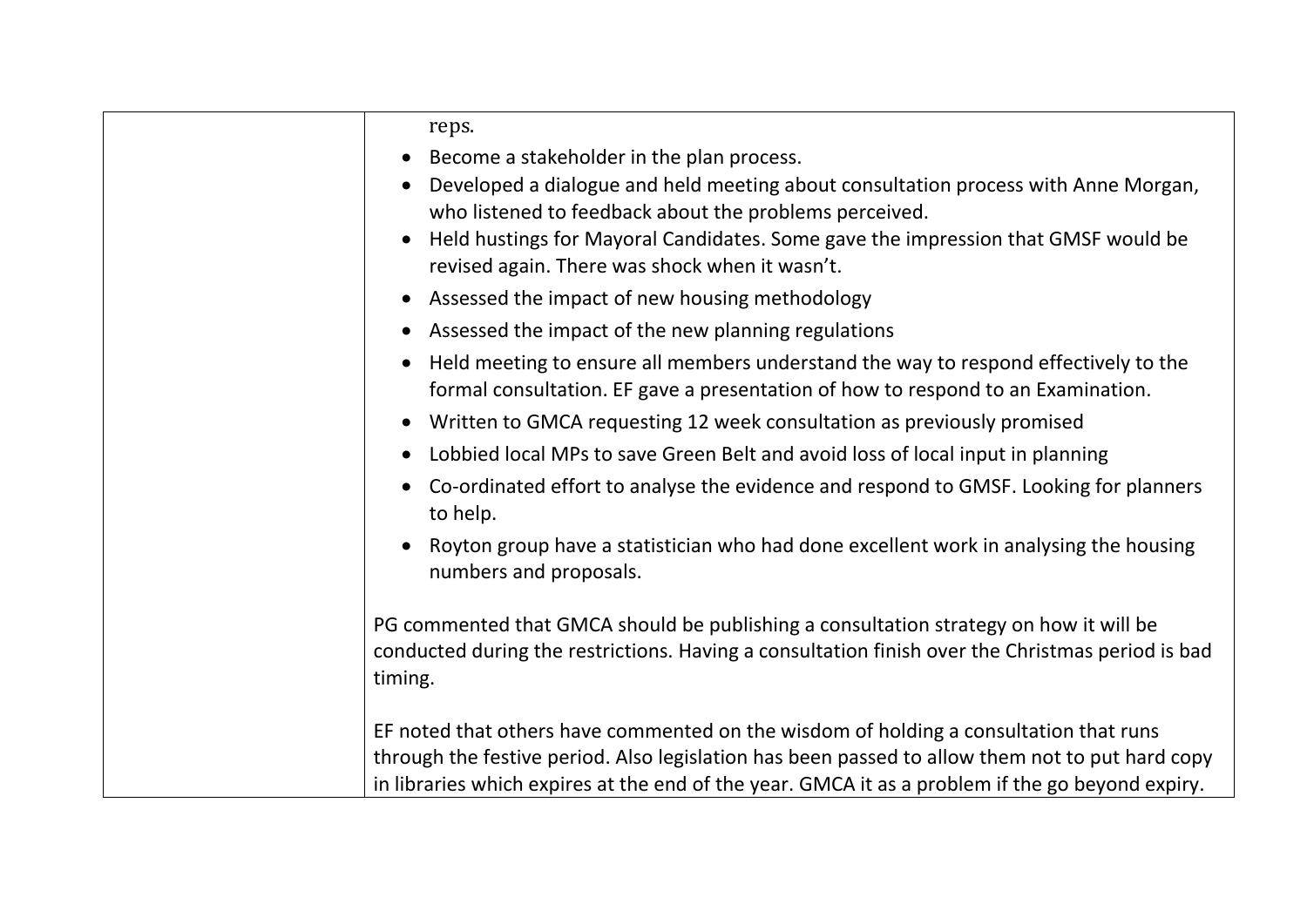| CEC update | JK presented this section.                                                                                                                                                                                                                                                                                                                                                                        |
|------------|---------------------------------------------------------------------------------------------------------------------------------------------------------------------------------------------------------------------------------------------------------------------------------------------------------------------------------------------------------------------------------------------------|
|            | Garden village at Handforth: Stockport Council has objected on two grounds: highways<br>and education. They are asking for £10 million towards education costs and £250K<br>towards highways cost.                                                                                                                                                                                                |
|            | According to their website CEC are aiming to put the application to their committee on<br>14 <sup>th</sup> October [2020].                                                                                                                                                                                                                                                                        |
|            | Site allocations and development policies plan (SADPD) is the 2 <sup>nd</sup> part of the CEC Local<br>Plan. CEC are putting the report to committee next week which means that it will go to<br>public inquiry next year. Small parts of it may affect Handforth. There are a lot of changes<br>recently. Allocations have been taken away from smaller towns because windfalls will<br>suffice. |
|            | CEC Annual monitoring report including housing land supply: Housing completions<br>increased by 32%. 22% of new homes were affordable.                                                                                                                                                                                                                                                            |
|            | Neighbourhood planning: CEC are still active but Examination of NPs is deferred until next<br>May due to the pandemic.                                                                                                                                                                                                                                                                            |
|            | A borough review of town and parish boundaries in CE is ongoing. Not likely to have<br>impact areas adjacent to Woodford.                                                                                                                                                                                                                                                                         |
|            | PG commented that significant work started on PRR. The Bloor Homes site in Poynton now has<br>houses on it and huge water retention tanks and pumping station. Barratt Homes has sign on<br>site on Dickens Road. On the other Poynton site [Hazelbadge Road], permission still has not<br>been granted.                                                                                          |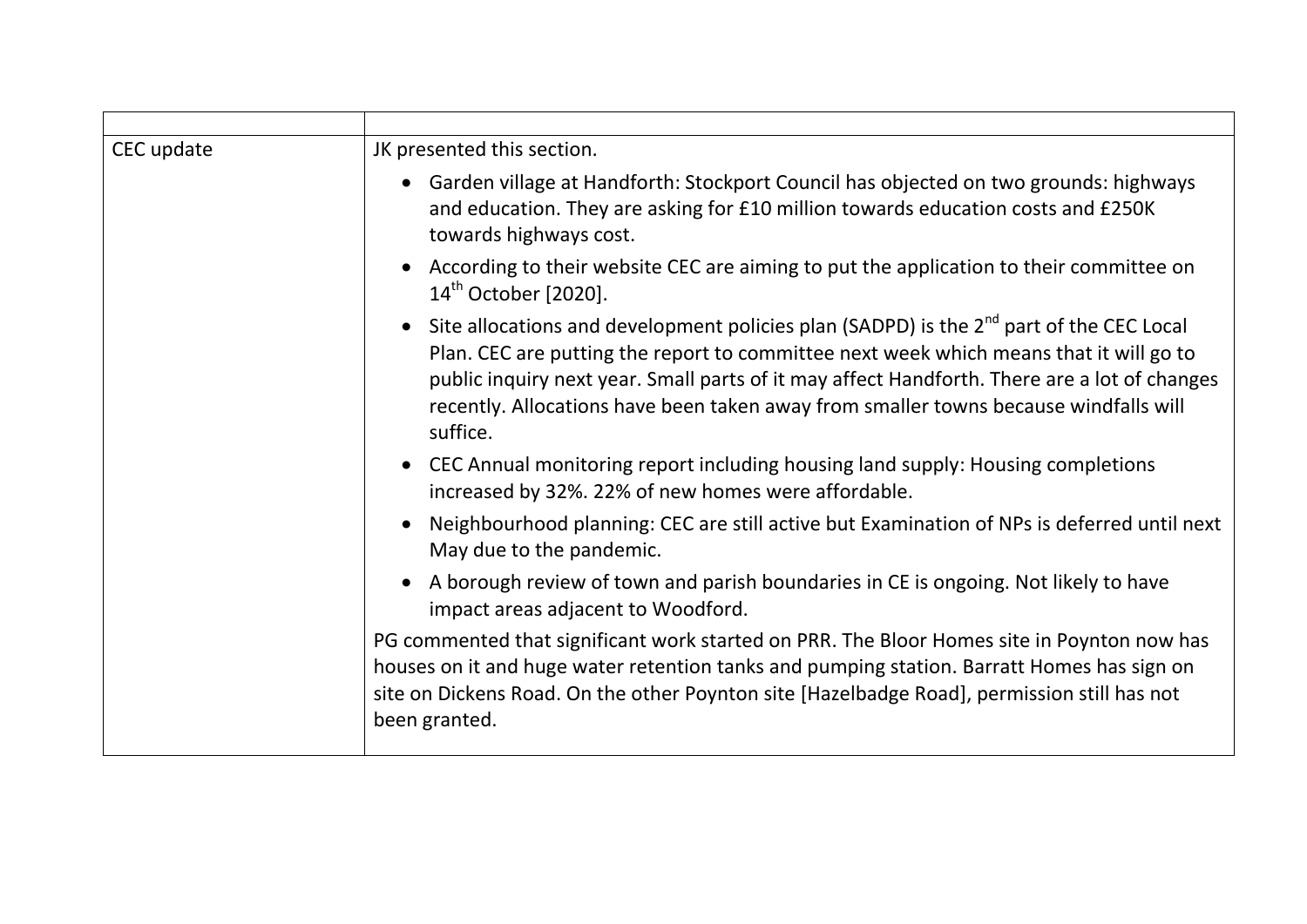| <b>Changes to Planning</b> | JK presented this section and explained that there were 4 main proposals:                                                                                                 |
|----------------------------|---------------------------------------------------------------------------------------------------------------------------------------------------------------------------|
| Regulations                | Changes to the standard method for assessing local housing need: An interim standard<br>method has been introduced and then the Government will introduce a new algorithm |
|                            | Securing of First Homes through developer contributions in the short term until the<br>transition to a new system                                                         |
|                            | Supporting small and medium-sized builders by temporarily lifting the small sites<br>threshold below which developers do not need to contribute to affordable housing     |
|                            | Extending the current Permission in Principle to major development                                                                                                        |
|                            | Deadline for comments on the consultation is 11:45pm on 1 October 2020                                                                                                    |
|                            | Some changes have already happened including:                                                                                                                             |
|                            | Permitted development changes (means planning permission not required) including:                                                                                         |
|                            | Additional storeys added to houses:<br>$\circ$                                                                                                                            |
|                            | Additional storeys to create self-contained homes above other uses<br>$\circ$                                                                                             |
|                            | Demolish and rebuild for housing use<br>$\circ$                                                                                                                           |
|                            | Changes of use: e.g. officer to residential some major changes to adapt to the new<br>circumstances                                                                       |
|                            | PG commented that it is almost impossible to build on a house to make additional storeys, so<br>little will happen.                                                       |
| Planning for the Future    | JK presented this section.                                                                                                                                                |
| Housing White paper        | The Government is consulting on very radical changes to the planning system.                                                                                              |
|                            | In these proposals the Government will set the housing figures and give them to local                                                                                     |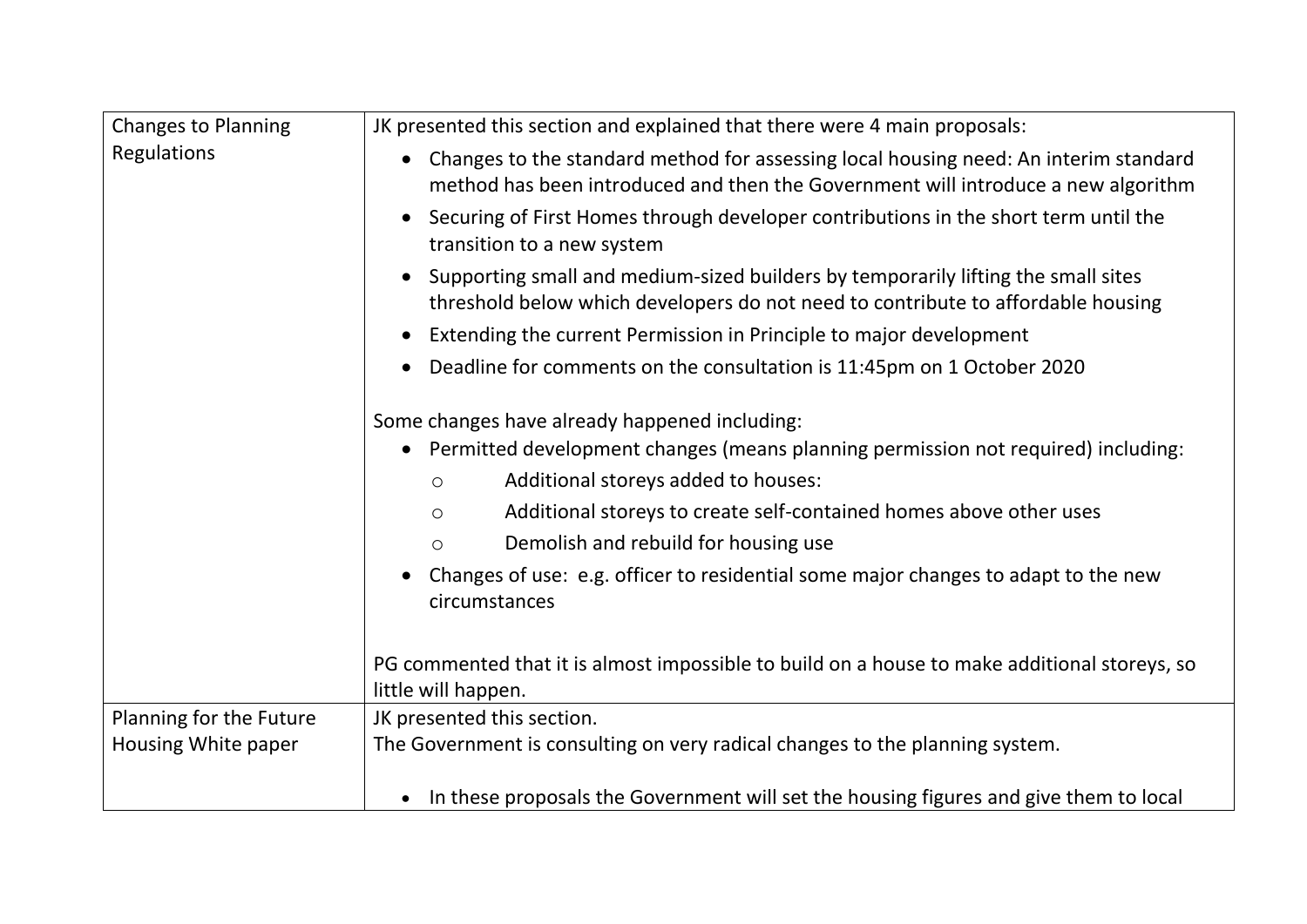| authorities                                                                                                                                           |
|-------------------------------------------------------------------------------------------------------------------------------------------------------|
| The will then abolish the 5-year land supply requirement. They will have a number to<br>meet                                                          |
| Moving to a map based system.                                                                                                                         |
| There will be time frames for local plans                                                                                                             |
| Every part of the borough will be divided into areas for growth, areas for renewal and                                                                |
| areas for protection. The areas for protection will include Green Belt, so Woodford should<br>be within the protected land area.                      |
| Good points include more use of digital technology and use of design codes.<br>Keen on "beauty"                                                       |
| there is going to be a requirement for all new streets to be tree-lined                                                                               |
| Changing the way developers provide funds to support infrastructure.                                                                                  |
| Lots of other changes which can be read in Planning for the future                                                                                    |
| Suggest a work group from committee to respond to the consultation.                                                                                   |
| PG noted that transitional arrangements are an issue for GMSF and Stockport local Plan.                                                               |
| JSc asked whether land banking by developers is addressed in the document.                                                                            |
| JK said it is not specifically. He noted that planning permissions are being granted, but build rate<br>is well below the Government's annual target. |
| EF suggested raising land banking with MPs.                                                                                                           |
| TB supported the suggestion of a work group on the WNF response to the Planning White Paper                                                           |